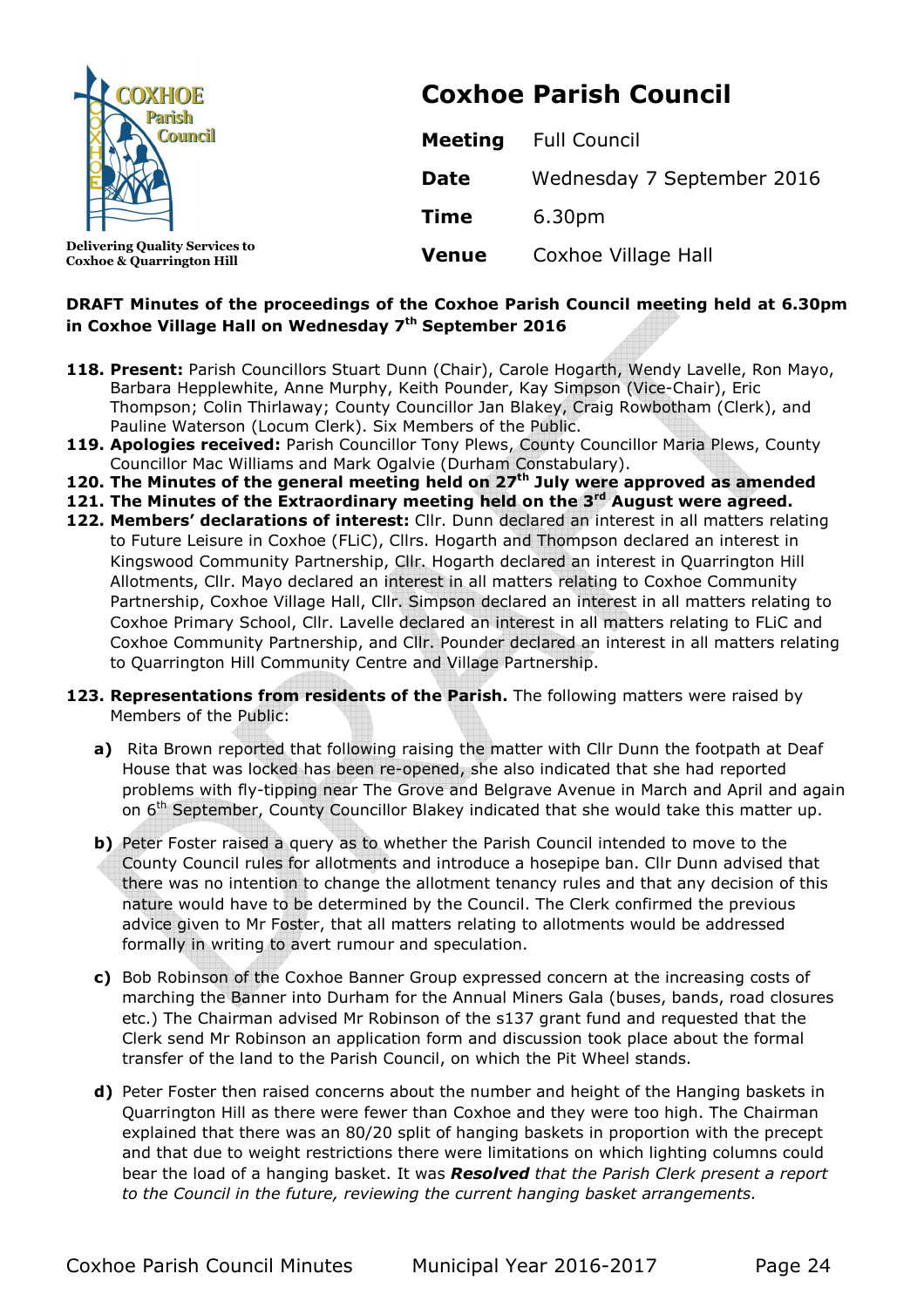- **e)** Within the context of this discussion, it was also raised as to who was responsible for the maintenance of the hedge around Quarrington Hill Community Centre, discussion ensued and it was recommended that Councillor Pounder look into this matter.
- **124.** County Councillor Jan Blakey raised at this stage if she and the other County Division Members (Maria Plews and Mac Williams) paid for the installation and the first year's maintenance of new planters in QH near Malcolm Avenue and the Village Green, whether the Parish Council would take on the future maintenance of the planters, as they had with those on Cornforth Lane. *Resolved – That the Parish Council agreed to take on the maintenance and planting responsibility for the planters in their second and subsequent years.*
- **125. Durham County Councillors Update** County Councillor Blakey gave a brief update on the current budget situation as outlined at the first AAP Consultation event, advising that more budget cuts were to come. Cuts of £180 million pounds had already been made and a further £64 million was to be found. She advised that there was consultation taking place over GP's hours with a view to having a 24 hour 7 days per week GP service to try and reduce the pressure on Accident & Emergency Departments. County Councillor Blakey also advised that the 20mph limit near the school has been agreed and that a recent walkabout with Durham City homes had raised no issues.
- **126. Police and Neighbourhood Wardens Report.** No report was presented. *Resolved Police presence to be requested at the next Council Meeting 05/10/2016*
- **127. Coxhoe Parish Council Website-** The Council received an informative presentation from Ian Forster (Volunteer web administrator) highlighting the new features of the website. *It was Resolved to receive Ian Foster's presentation, noting the much improved layout and usability and to thank Ian Forster for his continued effort in updating and administering the website on an entirely voluntary basis.*
- **128. Clerk's Report** on matters raised in previous month and progress. The Clerk presented his previously circulated report with an update on current progress and the Chairman added the following updates
	- **a)** In relation to agenda item 100b Quarrington Hill Front Street Regeneration, The Chair has contacted Durham City homes, who were agreeable in principle to transfer the land to us, but that they would require mortgagees consent.
	- **b)** In relation to agenda item 100g Kingswood Seating, the Chair confirmed that the grass cutting around the seating areas has been completed.
	- **c)** In relation to Agenda item 102 Neighbourhood Plan and Consideration of the Parish Council's response to the Durham County Council Local Plan Consultation, the Chair advised that the agreed response had been submitted and the Parish Council had been asked to supply a map showing a potential settlement boundary
	- **d)** In relation to Agenda item 105 Flagpole Installation, the Chair requested that the Clerk and Councillor Mayo progress this matter.
	- **e)** In relation to Agenda item 106 Armistice Day, the Clerk was requested to seek quotes the purchase of a portable pa system.
- **129.** In relation to Agenda item 109d Planting Arrangements and Christmas Provision, The Chair confirmed that he had contacted Durham County Council in relation to the former and was awaiting a response, in relation to the latter, it was *Resolved that the Clerk and Vice Chair should contact Trimdon Foundry.*
- **130.** Children and Young People Services Report, Members considered the written update of the Youth Worker. *Resolved to receive and note the officers written update.*
- **131.** HR Working Group. It was *Resolved to receive and implement the recommendations of the HR Group to:* 
	- *a)* Outsource payroll management to T&A Dixon Accountancy services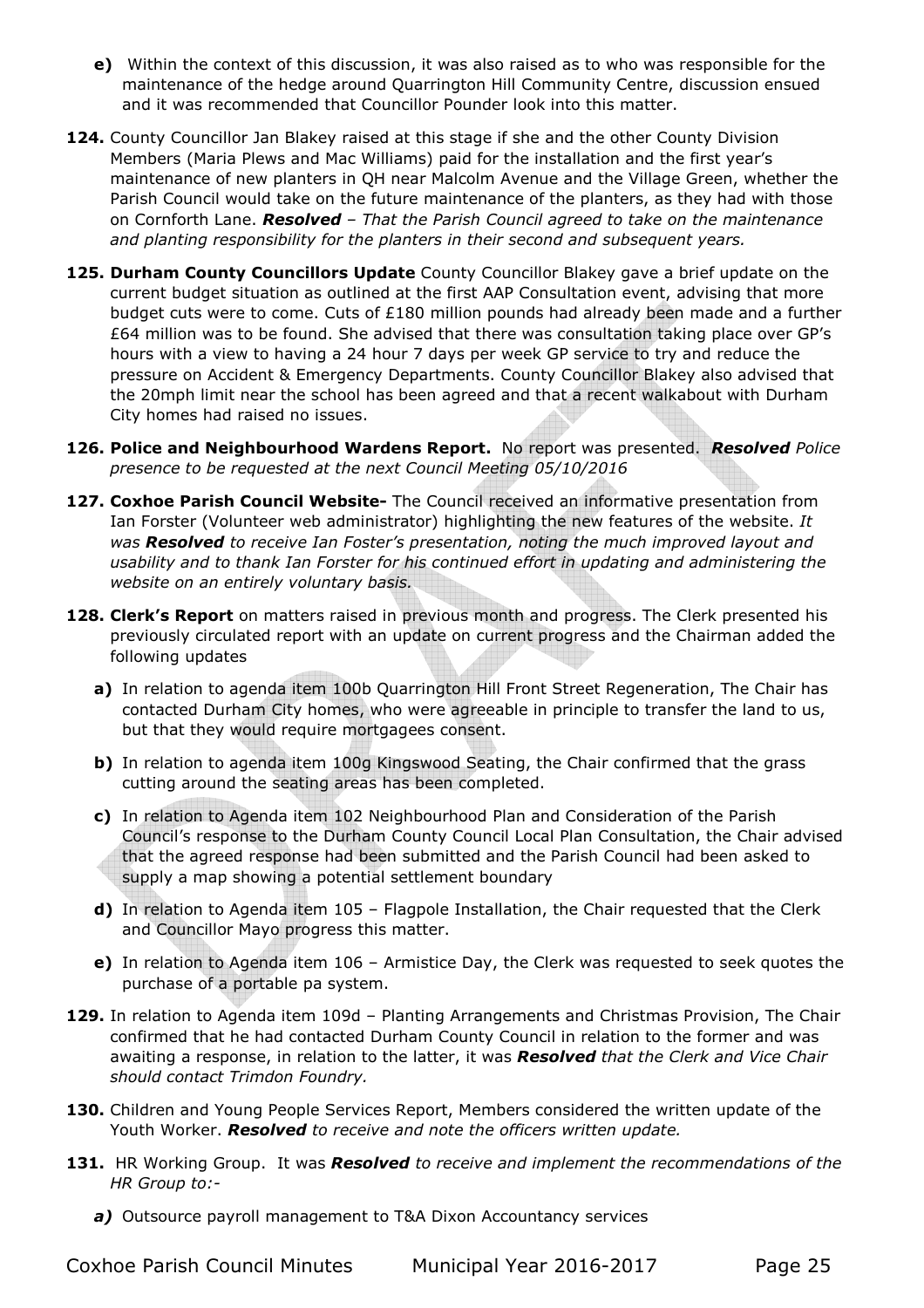- *b) Agree the listed Personnel Policies and Procedures.*
- **132. Members updates from meetings attended** The Chair gave a verbal report on his attendance at the QH Partnership meeting, and confirmation of the QHCC trustees to continuance of youth provision there. It was *Resolved to receive and note the Chair's report*.

# **133. Community Reports**

- **a) Quarrington Hill Community Centre** It was *Resolved to receive and note the previously circulated report.*
- **b) Quarrington Hill Front Street Regeneration Group –** The entrance stone to the village has still not been repaired. It was *Resolved to receive and note the previously circulated report and for the Clerk to contact the contractor to pursue its reinstatement*.
- **c) Coxhoe Community Partnership** The Chairman of Coxhoe Community Partnership Mr Ian Forster) advised Members that the next meeting would take place on  $27<sup>th</sup>$ September. Discussion took place around the purchase of Personal Protective Equipment for the volunteer litter picks and the prices obtained by Ian Forster and the Locum were discussed – It was *Resolved to grant the Clerk delegated authority to spend up to £1000 in purchasing sufficient logoed high vis vests, litter pickers, bin hoops, disposable gloves and refuse sacks.*
- **d) Coxhoe Village Hall** Councillor Hepplewhite reported verbally that there had been a recent theft of lead from the roof and that there was a problem in the car park near the drain cover.
- **e) Active Life at Coxhoe** Councillor Dunn gave a verbal report advising that the Manager had left to take up a position with Virgin Leisure and that a race night was taking place on 17 September to raise funds for new toilets now that the kitchen was complete. It was *Resolved to receive and note Councillor Dunn's report.*
- **f) Youth Strategy Group** The group has not yet met it was *Resolved that the Youth Strategy Group should be convened as soon as possible*
- **g) Kingswood Community Partnership** no update received**.**
- **h) Quarrington Hill Allotments**  The vacant plot has not yet been let.
- **i) Coxhoe History Group –** Councillor Hepplewhite gave a verbal report indicating that because of other commitments it had not been possible to progress matters relating to the War Memorial. *It was Resolved that the report be received and noted*.
- **134. Neighbourhood Plan and consideration of draft responses to County Durham**  addressed within the Clerk's report.
- **135. Land Transfers -** The Chair advised that completion of the land at Coxhoe and Quarrington hill Village Greens, Quarrington Hill Allotments and Kingswood had taken place that day, and that a formal resolution by Coxhoe Village Hall Committee was still awaited for the execution of the lease of the building. It was *Resolved that the Council review the insurance and maintenance and risk arrangements for the recently acquired parcels of land*.
- **136. Armistice Day 2016** The Chair advised that there would be an article in the next Chronicle recruiting interested parties.

## **137. Correspondence for information and action**

**a) Emergency & Contingency Planning** – Following discussion of this matter and in recognition of the Clerk's advice that Emergency Planning is a County Council function and that the Parish Council have not adopted the Power of General Competency it was *Resolved* that the Parish council note the information and ask the volunteer website coordinator to add a link on the Parish website to the County's Emergency Planning information page.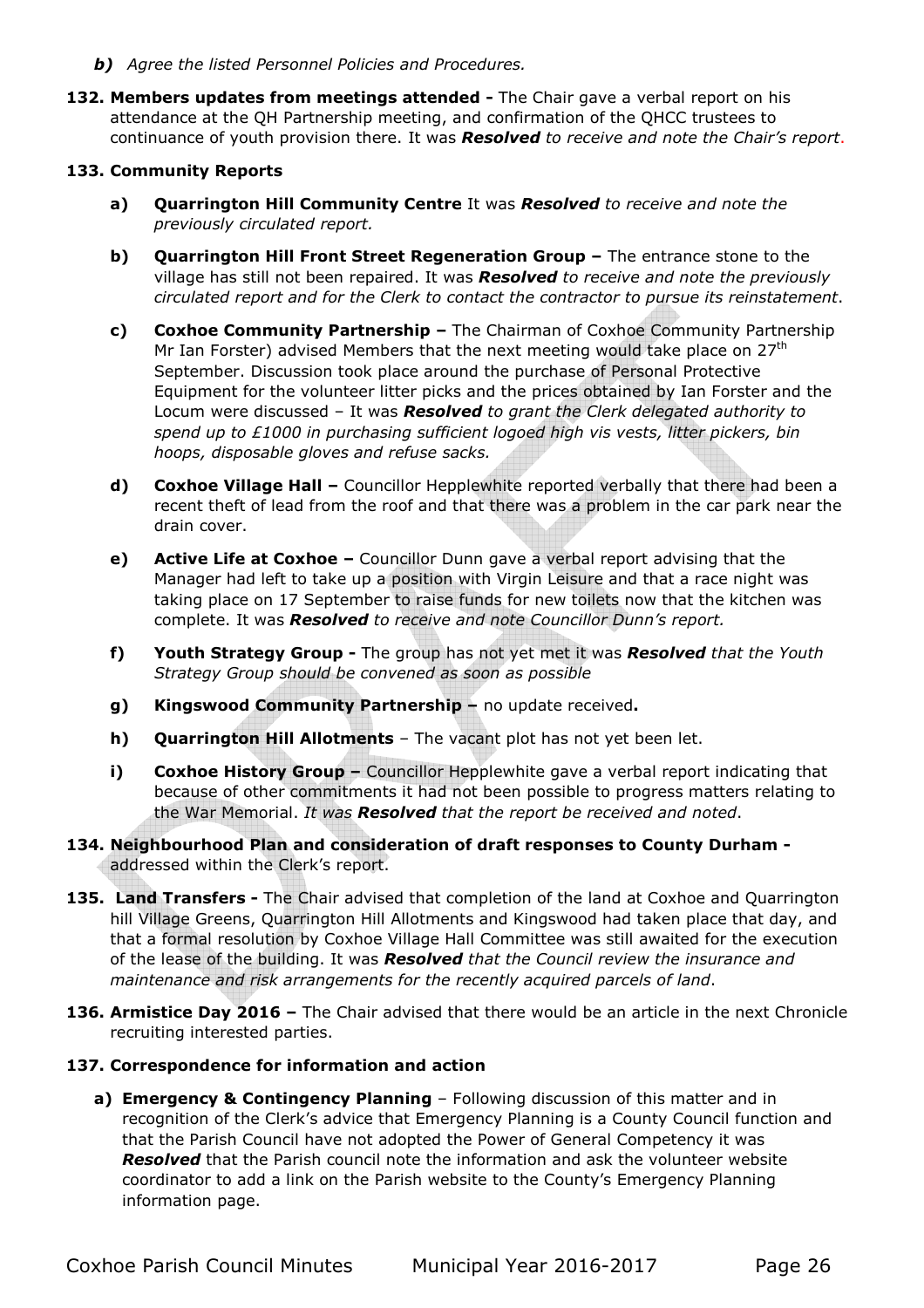- **b) Quarrington Hill Hanging Basket Complaint.** It was *Resolved that this matter had been addressed during the Public Participation element of the meeting [minute 123 refers].*
	- **a) St. Mary's Church Yard** the Clerk advised that he had responded to the correspondent via email and letter. It was *Resolved that the Clerk's actions be endorsed and noted.*
	- **b) Letter from the post office regarding the temporary Closure of Quarrington Hill Post Office.** It was *Resolved***:**
		- *i. To receive and note the letter*
		- *ii. To publish the Consultation via the Parish council website and the Chronicle and*
		- *iii. To suggest that a safer stopping place for the vehicle would be in the Community Centre Car Park.*

#### **138. Finance**

### **Schedule of Payments 7th September 2016**

| <b>Purpose</b>             | <b>Debit</b>                                    |
|----------------------------|-------------------------------------------------|
|                            | £220.80                                         |
| Quarrington Hill Clock     | £225.60                                         |
| Photocopier                | £125.96                                         |
|                            |                                                 |
| CEO Job Advert             | £180.00                                         |
| Grounds Maintenance        | £660.19                                         |
|                            |                                                 |
| Being a Good Employer      |                                                 |
| Guide                      | £2.16                                           |
| HR Advice and Support      | £360.00                                         |
| Stationary Order/          |                                                 |
| Shredder/ Laminator        | £1094.54                                        |
| Laptop Bag / Lanyard /     |                                                 |
| Key Ring                   | £29.68                                          |
|                            |                                                 |
| Annual Membership          | £149.00                                         |
| <b>Keyboard and Mouse</b>  | £6.00                                           |
| Norton Internet Security   | £17.98                                          |
| Desk Laptop Workstation    | £22.79                                          |
| Land Purchase              | £8704.12                                        |
| Contents Insurance         | 351.63                                          |
| <b>Grounds Maintenance</b> | 558.19                                          |
| Hanging Baskets and        |                                                 |
| Watering                   | £2427.60                                        |
|                            | £761.40                                         |
| Sign/Noticeboard for       |                                                 |
| Clerk's Office             | £29.50                                          |
| 5x Disclosure Checks       | (to advise)                                     |
|                            | £15,927.14                                      |
| <b>TOTAL:</b>              |                                                 |
|                            | Coxhoe Village Hall Clock<br>Flower Bed Refills |

It was *resolved to authorise the Clerk to make the payments as set out in the above circulated schedule.* 

- *a)* **External Audit update –** *Resolved The Clerk to review the Chairman's suggested response*
- *b)* **Revised risk Assessment** It was *Resolved to grant the Clerk delegated authority to purchase the Zurich Municipal Risk Assessment CD Rom to enable a full and comprehensive Risk Assessment of all Parish Council risks to be assessed.*